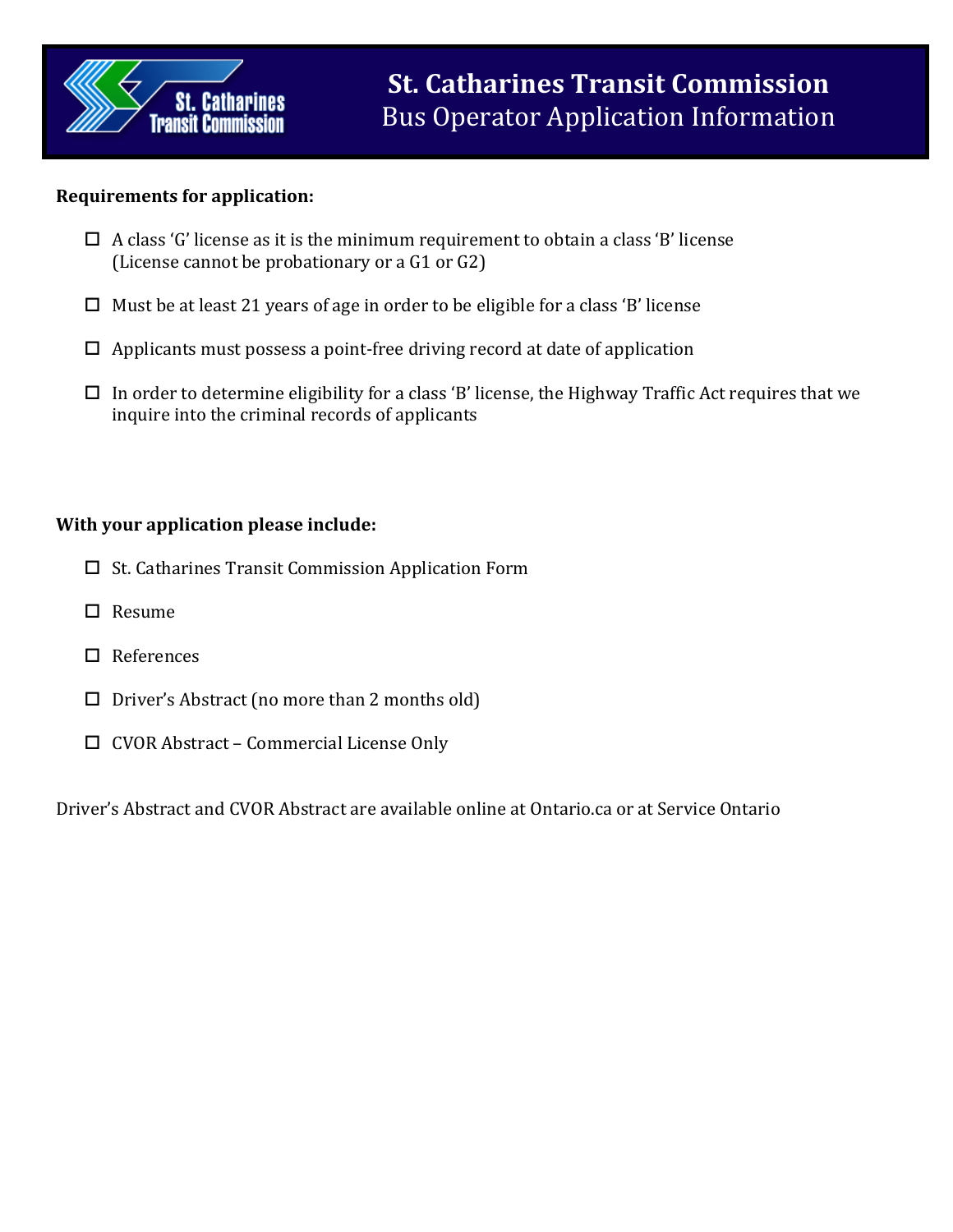

| <b>Position Information</b>                                                  |                                |                                                                                                          |                                                 |                                    |              |  |  |
|------------------------------------------------------------------------------|--------------------------------|----------------------------------------------------------------------------------------------------------|-------------------------------------------------|------------------------------------|--------------|--|--|
| Position being applied for:                                                  |                                |                                                                                                          |                                                 |                                    |              |  |  |
| Have you worked here before?                                                 |                                | Do you want to work:                                                                                     |                                                 |                                    |              |  |  |
| $\Box$ Yes<br>П.<br>No                                                       |                                | Full-time<br>$\Box$                                                                                      |                                                 |                                    |              |  |  |
| If yes, when and what positions?                                             |                                | Part-time<br>ப                                                                                           |                                                 |                                    |              |  |  |
|                                                                              |                                | Temporary<br>□                                                                                           |                                                 |                                    |              |  |  |
| <b>Personal Information</b>                                                  |                                |                                                                                                          |                                                 |                                    |              |  |  |
| First Name:                                                                  | Last Name:                     | Middle Initial:                                                                                          |                                                 |                                    |              |  |  |
| Address:                                                                     |                                |                                                                                                          |                                                 |                                    |              |  |  |
| City:                                                                        | Province:                      | Postal Code:                                                                                             |                                                 |                                    |              |  |  |
| Home Phone Number:                                                           | <b>Alternate Phone Number:</b> | Email:                                                                                                   |                                                 |                                    |              |  |  |
| Are you legally eligible to work in Canada?<br>$\square$ Yes<br>$\square$ No |                                | Have you ever been convicted of a criminal offence that you<br>have not been pardoned for ?<br>Yes<br>No |                                                 |                                    |              |  |  |
| <b>Driving Information</b>                                                   |                                |                                                                                                          |                                                 |                                    |              |  |  |
| Driver's License Number:                                                     |                                | Class of License:                                                                                        |                                                 |                                    |              |  |  |
| Any accidents in the past 5 years for which you were held<br>responsible?    |                                | Do you have any past professional driving experience?                                                    |                                                 |                                    |              |  |  |
| $\Box$ Yes<br>$\Box$<br>No                                                   |                                | Yes<br>No<br>□<br>□                                                                                      |                                                 |                                    |              |  |  |
| If yes, please explain.                                                      |                                | If yes, please explain.                                                                                  |                                                 |                                    |              |  |  |
|                                                                              |                                |                                                                                                          |                                                 |                                    |              |  |  |
| <b>Education</b>                                                             |                                |                                                                                                          |                                                 |                                    |              |  |  |
| <b>Secondary School</b>                                                      |                                |                                                                                                          |                                                 |                                    |              |  |  |
| Name of School:                                                              |                                | Last Year Attended:                                                                                      |                                                 | Diploma Obtained:<br>$\square$ Yes | $\square$ No |  |  |
| College                                                                      |                                |                                                                                                          |                                                 |                                    |              |  |  |
| Name of School:                                                              |                                |                                                                                                          | Last Year Attended:                             |                                    |              |  |  |
| Name of Program/Diploma:                                                     |                                |                                                                                                          | Diploma Obtained:<br>$\Box$ Yes<br>$\square$ No |                                    |              |  |  |
| University                                                                   |                                |                                                                                                          |                                                 |                                    |              |  |  |
| Name of School:                                                              |                                |                                                                                                          | Last Year Attended:                             |                                    |              |  |  |
| Major Subject/Degree:                                                        |                                |                                                                                                          | Degree Obtained:<br>$\square$ Yes               | $\Box$<br>No                       |              |  |  |
| <b>Other Education</b>                                                       |                                |                                                                                                          |                                                 |                                    |              |  |  |
| Certificates, Diplomas, Degrees Obtained:                                    |                                | List any specialized training, skills, awards, professional<br>designations, and other education:        |                                                 |                                    |              |  |  |
|                                                                              |                                |                                                                                                          |                                                 |                                    |              |  |  |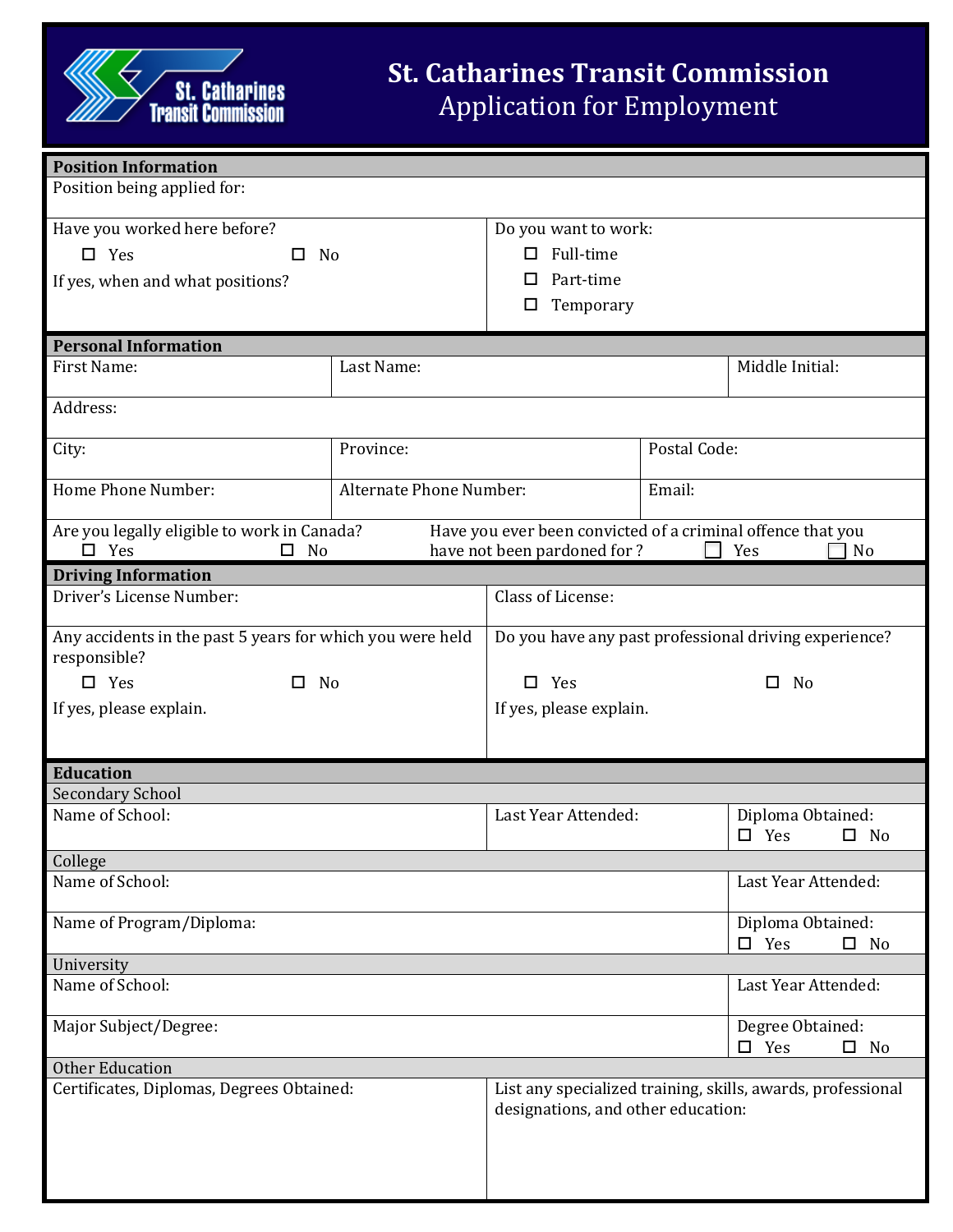| <b>Work Experience</b>                                                                            |                                       |                     |  |  |  |
|---------------------------------------------------------------------------------------------------|---------------------------------------|---------------------|--|--|--|
| Present or Last Employer                                                                          |                                       |                     |  |  |  |
| Name:                                                                                             | Address:                              |                     |  |  |  |
| Job Title:                                                                                        | Period of Employment<br>$(from/to)$ : | Reason for Leaving: |  |  |  |
| Name and Title of Supervisor/Contact:                                                             | Phone Number:                         |                     |  |  |  |
| Describe Job Duties and Responsibilities:                                                         |                                       |                     |  |  |  |
| Previous Employer                                                                                 |                                       |                     |  |  |  |
| Name:                                                                                             | Address:                              |                     |  |  |  |
| Job Title:                                                                                        | Period of Employment<br>(from/to):    | Reason for Leaving: |  |  |  |
| Name and Title of Supervisor/Contact:                                                             | Phone Number:                         |                     |  |  |  |
| Describe Job Duties and Responsibilities:                                                         |                                       |                     |  |  |  |
| Previous Employer                                                                                 |                                       |                     |  |  |  |
| Name:                                                                                             | Address:                              |                     |  |  |  |
| Job Title:                                                                                        | Period of Employment<br>$(from/to)$ : | Reason for Leaving: |  |  |  |
| Name and Title of Supervisor/Contact:                                                             | Phone Number:                         |                     |  |  |  |
| Describe Job Duties and Responsibilities:                                                         |                                       |                     |  |  |  |
| May we contact your present employer or previous employers for references?<br>Yes<br>□<br>No<br>0 |                                       |                     |  |  |  |